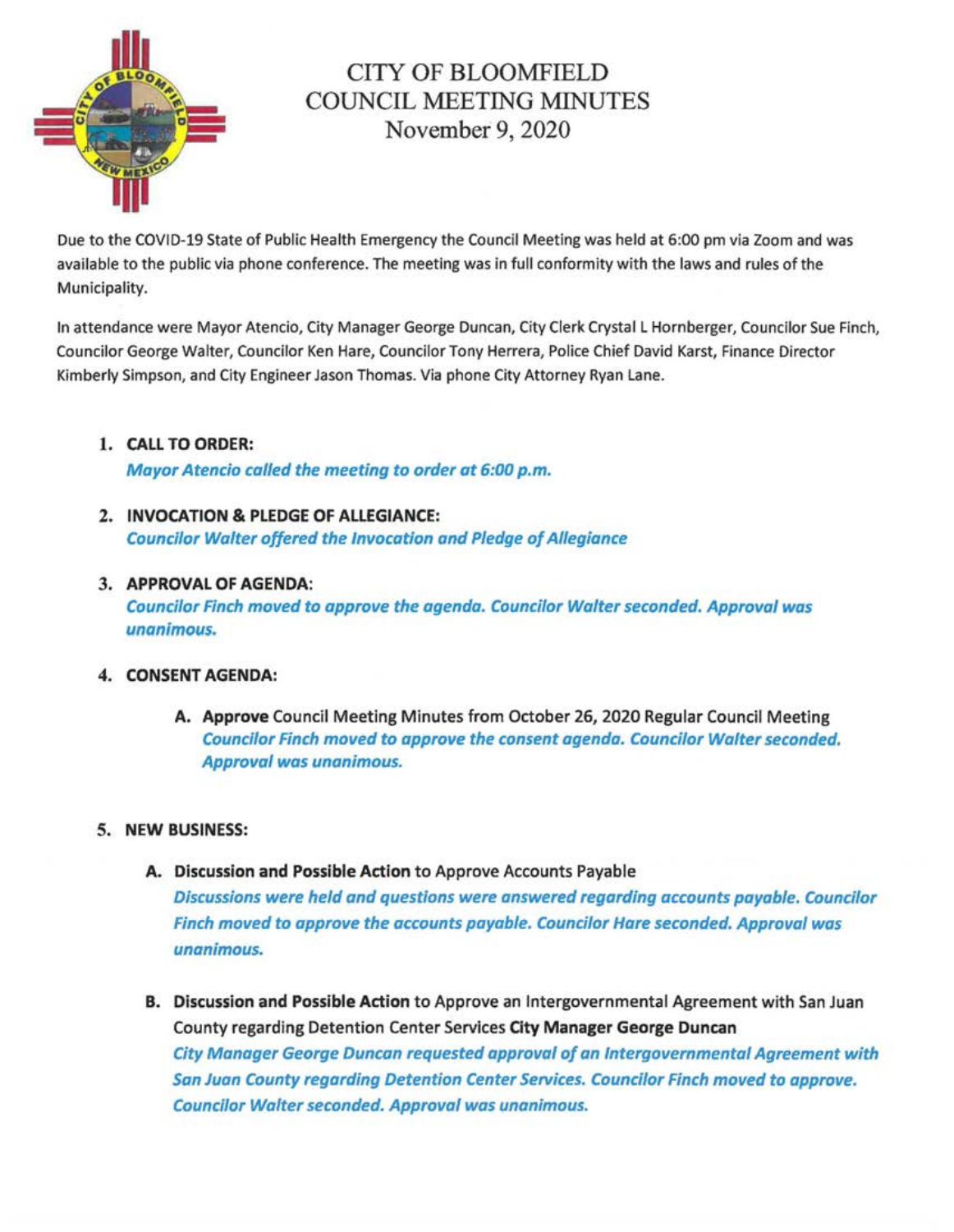C. Discussion and Possible Action to Approve FMLA Leave Expansion and Emergency Paid Sick Leave Policy Human Resource Analyst Donna Clifton

Human Resource Analyst Donna Clifton was unable to attend the meeting. Councilor Finch moved to table Discussion and Possible Action to Approve FMLA Leave Expansion and Emergency Paid Sick Leave Policy until the November 23, 2020 Council Meeting. Councilor Herrera seconded. Approval to table was unanimous.

- D. Discussion and Possible Action Regarding Ordinance 486 Regarding Consumer Price Index (CPI) Water Rate Increase City Manager George Duncan Discussions were held regarding the Consumer Price Index (CPI) Water Rate Increase. Councilor Finch moved to cancel the increase. Councilor Herrera seconded. Councilor Finch and Councilor Herrera were in favor of canceling the increase. Councilor Hare and Councilor Walter were in favor of the increase. This resulted in a tie. Mayor Atencio voted in favor of canceling the increase.
- E. Discussion and Possible Action to Approve Ordinance 492 Amending Ordinance 81 Relating to Redemption Fees for Animal lmpoundment City Manager George Duncan City Manager George Duncan Requested Approval of the Final Adoption of Ordinance 492 Amending Ordinance 81 Relating to Redemption Fees for Animal lmpoundment. Councilor Finch moved to approve. Councilor Walter seconded. Approval as unanimous.
- F. Discussion and Possible Action to Approve an Intent to Adopt Ordinance 497 Regarding Off-Highway Motor Vehicles Police Chief David Karst Police Chief David Karst Requested Approval of an Intent to Adopt Ordinance 497 Regarding Off- Highway Motor Vehicles. Councilor Hare moved to approve. Councilor Walter seconded. Approval was unanimous.
- G. Discussion and Possible Action to Approve an Intent to Adopt Ordinance 498 Amending Ordinance 26 and 190 Regarding Solid Waste Lead Customer Service Utilities Glenda Dugger Lead Customer Service Utilities Glenda Dugger Requested Approval of an Intent to Adopt Ordinance 498 Amending Ordinance 26 and 190 Regarding Solid Waste. Councilor Hare moved to approve. Councilor Finch seconded. Approval was unanimous.
- H. Presentation Regarding Improvements at the Second Source Facility City Engineer Jason Thomas

City Engineer Jason Thomas presented council with an update and answered questions regarding Improvements at the Second Source Facility.

I. Discussion and Possible Action to Approve Resolution 2020-20 for the Third Amendment to the NMDOT LGRF Cooperative Agreement CN L500326 City Engineer Jason Thomas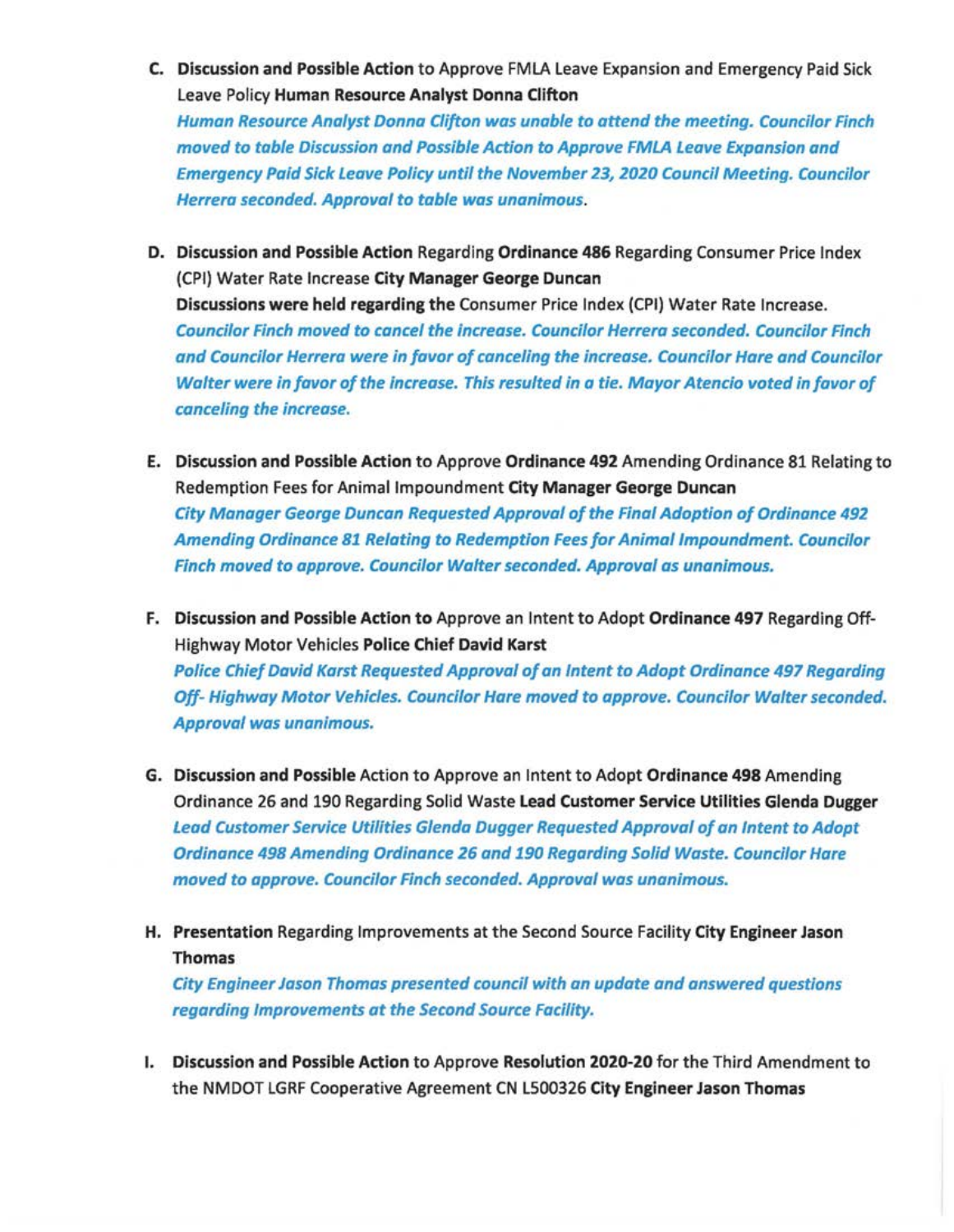City Engineer Jason Thomas Requested Approval of Resolution 2020-20 for the Third Amendment to the NMDOT LGRF Cooperative Agreement CN L500326. Councilor Hare moved to approve. Councilor Finch seconded. Approval was unanimous.

J. Discussion and Possible Action to Approve an Agreement with San Juan County for the Purchase of Pictometry Products, Access to Licensed Software, and Training City Engineer Jason Thomas

City Engineer Jason Thomas Requested Approval of an Agreement with San Juan County for the Purchase of Pictometry Products, Access to Licensed Software, and Training. Councilor Hare moved to approve. Councilor Walter seconded. Approval was unanimous.

K. Discussion and Possible Action for Final Approval of a Zone Change located at 3650 N  $1^{st}$  St. Approved by the Planning and Zoning Commission Meeting on November 4, 2020 City Clerk Crystal Hornberger

City Clerk Crystal Hornberger Requested Final Approval of a Zone Change located at 3650 N 1st St. Approved by the Planning and Zoning Commission Meeting on November 4, 2020. Councilor Hare moved to approve. Councilor Herrera seconded. Approval was unanimous.

6. UNFINISHED BUSINESS: There was no unfinished business.

## 7. PUBLIC INPUT (Limited to five [5] minutes per person):

- A. Comments from the Public. There was no public comment.
- B. Comments from Department Heads and/or Council Chief Karst made comments in regards to an ordinance regarding animal control that he is working on.

## 8. CLOSED SESSION: Council did not go into closed session.

The City Council may go into closed executive session pursuant to the provisions of the New Mexico Open Meetings Act, New Mexico State Statute Section 10-15- 1(H) to discuss pending/threatened litigation in the case of Culpepper v. Town of Farmington, A-1-CA-37156, and limited personnel.

9. ADJOURNMENT: Mayor Atencio called for a motion to adjourn the meeting at 7:28 pm. Councilor Finch moved to approve. Councilor Walter seconded. Approval was unanimous.

ATTENTION TO PERSONS WITH DISABILITIES: If you are an individual with a disability who is in need of a reader, amplifier, qualified sign language interpreter, or any other form of auxiliary aid or service to attend or participate in the hearing or meeting, please contact the City Clerk's office at 632-6300 at least one week prior to the meeting or as soon as possible.